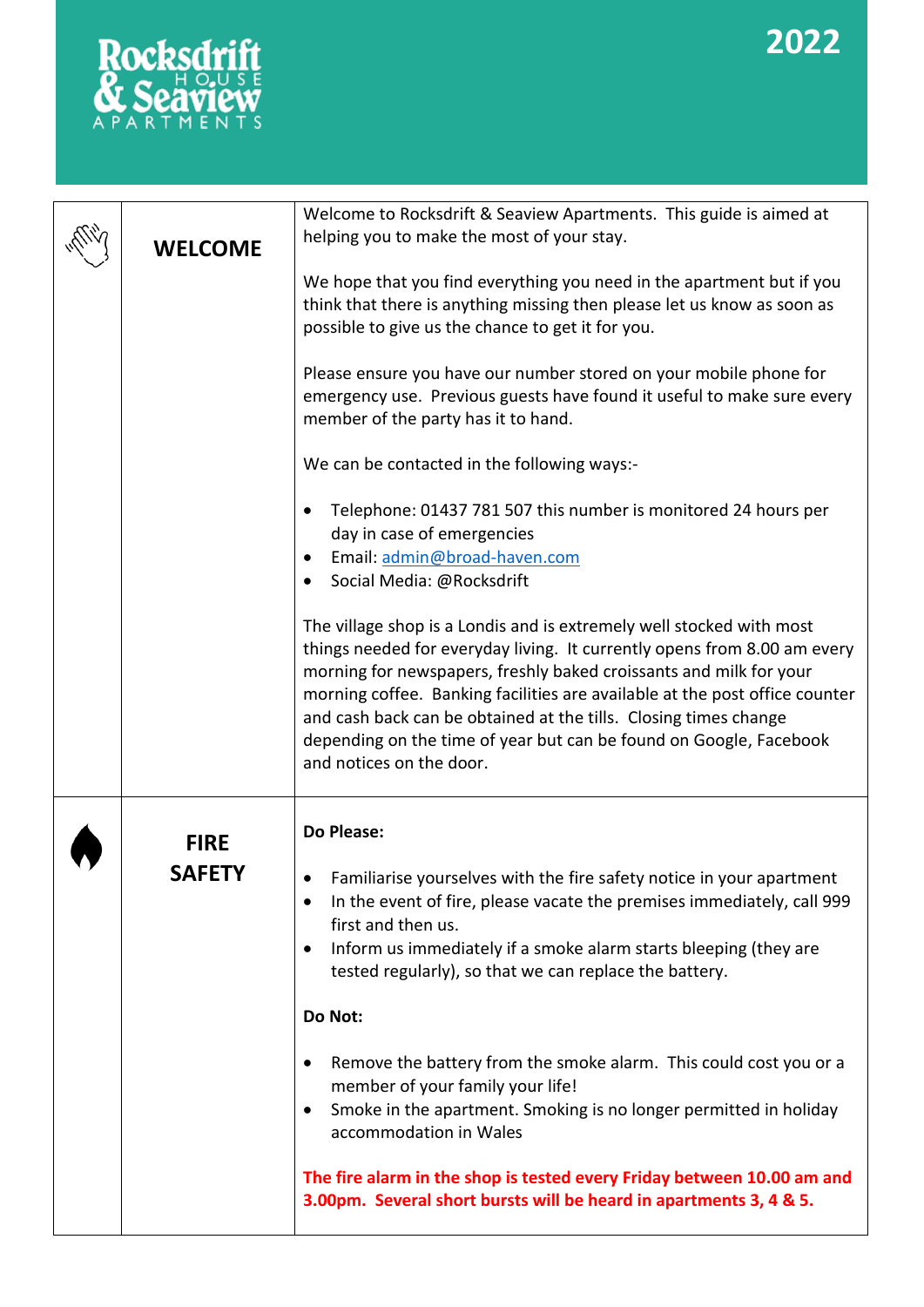| <b>EMERGENCIES</b>                       | We sincerely hope that your holiday is problem free. However, if you do<br>have any difficulties then please let us know immediately so that we can<br>assist in any way possible.<br>In the event of a power cut, a torch and candles can be found in one of<br>the kitchen drawers together with spare lightbulbs, batteries etc.                                                                                                                                                                                                                                                                                                                                                                                                                                                                                                                                                     |
|------------------------------------------|-----------------------------------------------------------------------------------------------------------------------------------------------------------------------------------------------------------------------------------------------------------------------------------------------------------------------------------------------------------------------------------------------------------------------------------------------------------------------------------------------------------------------------------------------------------------------------------------------------------------------------------------------------------------------------------------------------------------------------------------------------------------------------------------------------------------------------------------------------------------------------------------|
| <b>PARKING</b>                           | Spaces in the car park are not specifically allocated to particular<br>apartments. Please feel free to park in any available space; taking care<br>not to block any access.<br>Please feel free to bring your car as close as possible to your apartment<br>while loading and unloading. However, unless you are the only driver<br>and disabled, needing close access to your car, please then move your<br>vehicle to the car park at the rear of the shop.<br>If you have more than one vehicle, or are expecting visitors during your<br>stay, we can give you a second ticket. We have a parking management<br>company managing unauthorised use of our car park                                                                                                                                                                                                                   |
| <b>HEATING &amp;</b><br><b>HOT WATER</b> | This is produced simply by turning on any hot tap or the shower. Each<br>apartment has its own boiler and hot water storage tank.<br>If you use a large amount of hot water you may completely empty the<br>tank. If this occurs, it will take approximately 25 minutes for the boiler to<br>replenish the tank with hot water. During this period all the heat from<br>the boiler is directed to reheating the hot water supply. For this short<br>period the radiators will not get hot.<br>In apartments 4 & 5:- To activate the central heating system, simply turn<br>the thermostat to the required temperature and follow the instructions<br>shown next to the control panel in the hallway.<br>If, after following the instructions above, there is no hot water when the<br>hot tap or shower is turned on or the heating fails to work, please let us<br>know straight away. |
| <b>GARDENS</b>                           | The gardens around Rocksdrift House are for the use of guests from<br>apartments 2, 3, 4 & 5. Please feel free to use them for BBQ's, ball<br>games or just sitting out and enjoying the view.                                                                                                                                                                                                                                                                                                                                                                                                                                                                                                                                                                                                                                                                                          |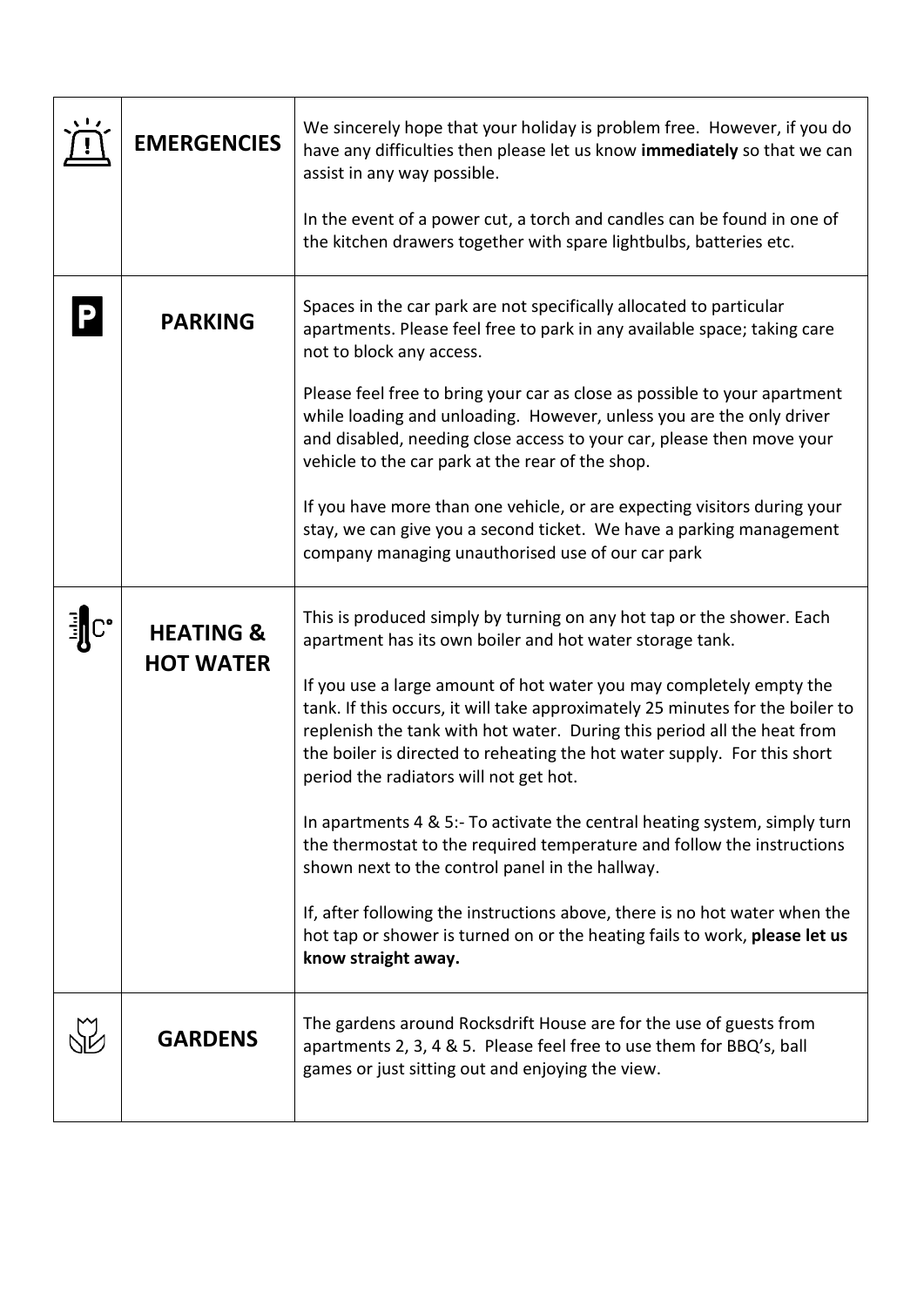|                    | All television channels are received through Freeview.                                                                                                                                                                                                               |
|--------------------|----------------------------------------------------------------------------------------------------------------------------------------------------------------------------------------------------------------------------------------------------------------------|
| TV'S<br>&<br>DVD's | Apartment 2 - Panasonic Remote - press and hold red button top left<br>Top right of circle for the guide button. To watch a DVD just turn the DVD player on<br>using the other remote control                                                                        |
|                    | Apartment 3 - Use the Phillips remote to turn the television on. The TV guide button<br>is near the top on the left.                                                                                                                                                 |
|                    | To play a DVD turn the player on using the other remote. On the TV (Phillips) remote<br>press the sources button (under the TV guide button) and select HDMI1. To return to<br>the TV press the TV exit button to the right of the house/home button.                |
|                    | Apartment 4 - Turn television on using the larger remote - press the red button at the<br>top left. A channel and programme list can be found by using the guide button<br>towards the bottom right of the remote.                                                   |
|                    | To play a DVD – on the TV remote press the AV button at the top right then use the<br>DVD (Goodmans) remote to turn the DVD player on. To go back to the TV press the<br>AV button again.                                                                            |
|                    | <b>Apartment 5 - Turn the television on with the red button on the black Panasonic</b><br>remote. The TV guide button is next to the red one or the arrow buttons will change<br>channels. To watch a DVD just turn the DVD player on using the other remote control |
| WIFI               | WiFi is available in all apartments. Please read the Terms and Conditions of use<br>towards the end of this booklet. Use of the WiFi implies acceptance of them.                                                                                                     |
| <b>POST</b>        | If you need to have anything sent to you while you are here then the address will be:-<br>Apartment number<br>Rocksdrift & Seaview Apartments<br>33 Enfield Rd<br><b>Broad Haven</b><br>Haverfordwest<br>Pembs<br><b>SA62 3JW</b>                                    |
|                    |                                                                                                                                                                                                                                                                      |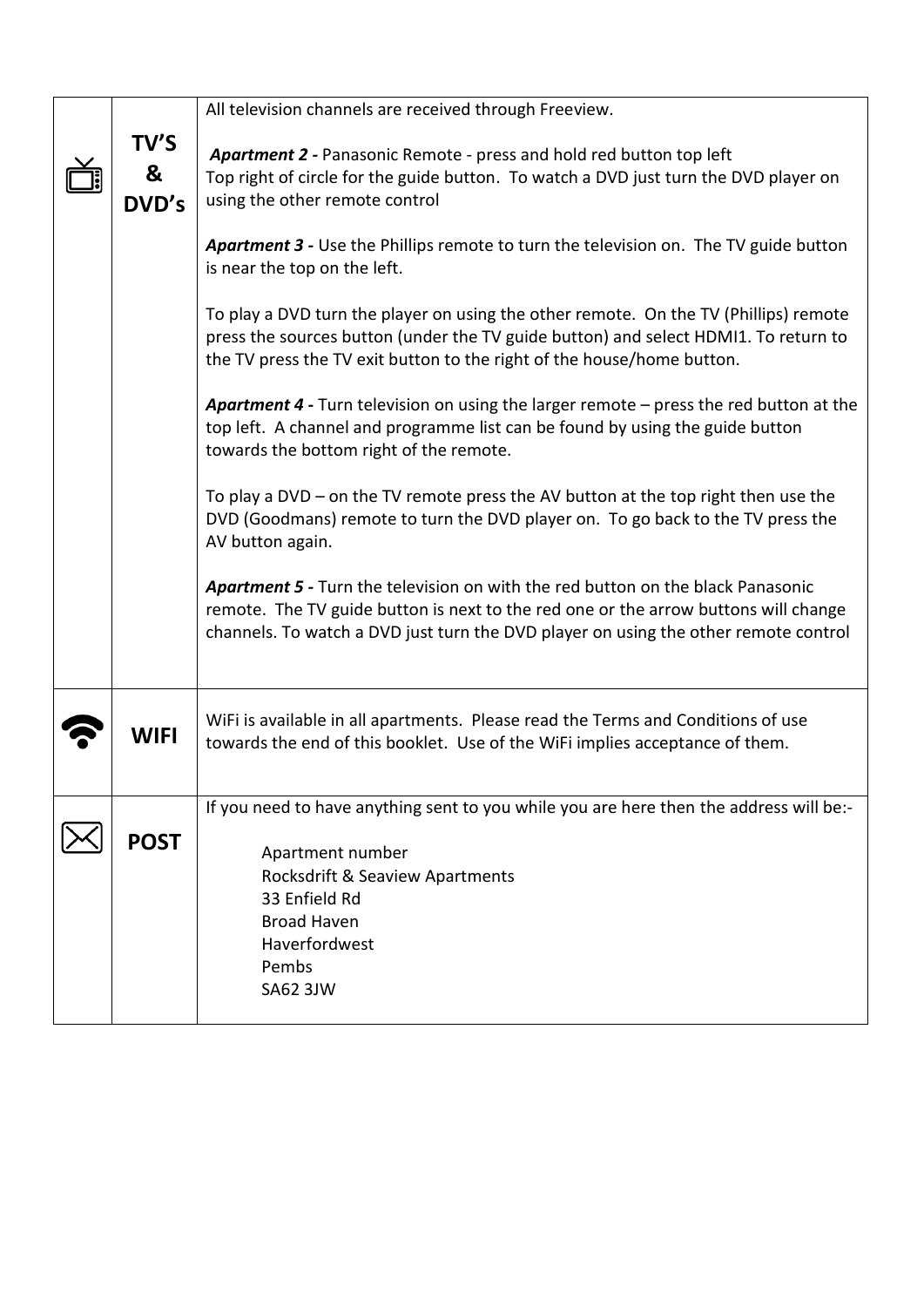| <b>BED LINEN</b><br>&<br><b>TOWELS</b> | If you require any extra or clean linen, pillows, blankets, etc, please let us<br>know and we will do our best to fulfil your needs. For each additional week<br>of your holiday, we will provide clean bed linen, towels and bath mats on<br>every seventh day. Should you require this linen change then please<br>message us your requirements the day before.                                                                                                                                                                                                                                                                                                                                                                                                       |
|----------------------------------------|-------------------------------------------------------------------------------------------------------------------------------------------------------------------------------------------------------------------------------------------------------------------------------------------------------------------------------------------------------------------------------------------------------------------------------------------------------------------------------------------------------------------------------------------------------------------------------------------------------------------------------------------------------------------------------------------------------------------------------------------------------------------------|
| <b>WASTE &amp;</b><br><b>RECYCLING</b> | There are skips for rubbish and recycling located in the compound at the<br>edge of the car park – on the left as you drive in from the main road. You<br>will find a recycling bag for use in the kitchen and a key on a green tag to<br>unlock the skips. Please rinse any bottles, jars or tins before taking your<br>recycling to the skips. Please relock them afterwards. There are three skips<br>labelled as Recycling and General waste<br>Recycling - clean yogurt pots, tins, plastic milk bottles etc,<br>newspapers, magazines, card and cardboard<br><b>General Waste</b> $-$ food waste and any other items<br>Any clean glass jars and bottles can be left in the crates at the side of the<br>skips and we will take these to the bottle bank for you. |
| <b>SEAGULLS</b>                        | Sadly, seagulls rip open bags of rubbish left out. The wind can then spread<br>everything around the village. Please do not leave bin bags next to the<br>skips. Please let us know immediately if they are full or IF you have any<br>difficulty opening them.                                                                                                                                                                                                                                                                                                                                                                                                                                                                                                         |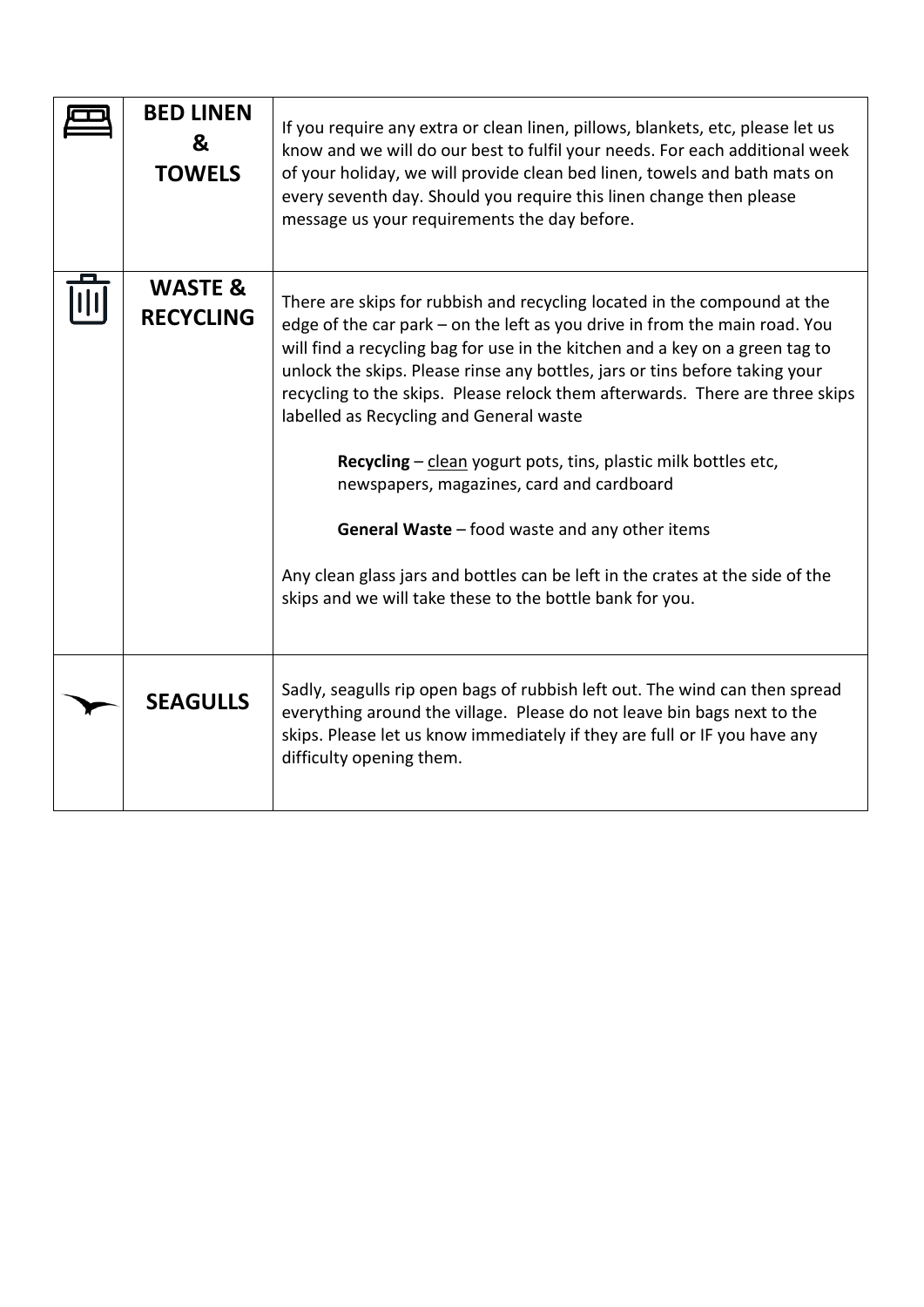| <b>PETS</b>                            | If you have brought your family pet(s) on holiday, we would very much<br>appreciate if you do not allow them to climb on the beds or furniture.<br>If your pet's bedding was overlooked in the last-minute rush to get<br>away, we can provide blankets from our stores.                                                                                                                    |
|----------------------------------------|---------------------------------------------------------------------------------------------------------------------------------------------------------------------------------------------------------------------------------------------------------------------------------------------------------------------------------------------------------------------------------------------|
|                                        | If your pets should foul in the grounds or car park of the apartments,<br>please bag it and bin it straight away. Poo bags are available to buy in<br>the village shop.                                                                                                                                                                                                                     |
|                                        | Pets – please do not allow your owner to go out without you and leave<br>you alone in the apartment. We agree that it is not fair on you to be<br>left on your own in a strange environment. Any damage done by you<br>when left alone, will be charged for and a barking dog may disturb<br>your neighbour's holiday.                                                                      |
|                                        | Dogs are allowed in many of the cafes and pubs in the area. Check out<br>Dog Friendly Pembrokeshire online for more information. From 1st<br>April to 30 <sup>th</sup> September dogs are also allowed on the beach between<br>the steps opposite the Ocean bar right the way along the bay to Little<br>Haven. Outside of these dates you can walk your dog along the whole<br>of the bay. |
| <b>BUSES</b>                           | Please check the website below for an up to date timetable:<br>https://www.pembrokeshire.gov.uk/bus-routes-and-timetables                                                                                                                                                                                                                                                                   |
|                                        | The bus stop is directly outside the Galleon pub next door to the shop.<br>The two buses that service the village are the 311 to Haverfordwest                                                                                                                                                                                                                                              |
|                                        | and the 400 - Marloes - St David's 'Puffin Coastal Shuttle' via Newgale.                                                                                                                                                                                                                                                                                                                    |
|                                        | Timetables can be found on the bus stop TIP take a photo of it on your<br>phone. They can also be found on the Pembrokeshire County Council<br>website. The village shop sometimes has copies for handing out.                                                                                                                                                                              |
| <b>EATING &amp;</b><br><b>DRINKING</b> | There are five eateries in the village with another three just over the<br>hill in Little Haven. There are also numerous places to eat within a 15-<br>minute drive. More information is available on the Visit<br>Pembrokeshire website:<br>https://www.visitpembrokeshire.com/attractions-events/food-and-<br>drink?nm=&type%5B%5D=Food+and+drink                                         |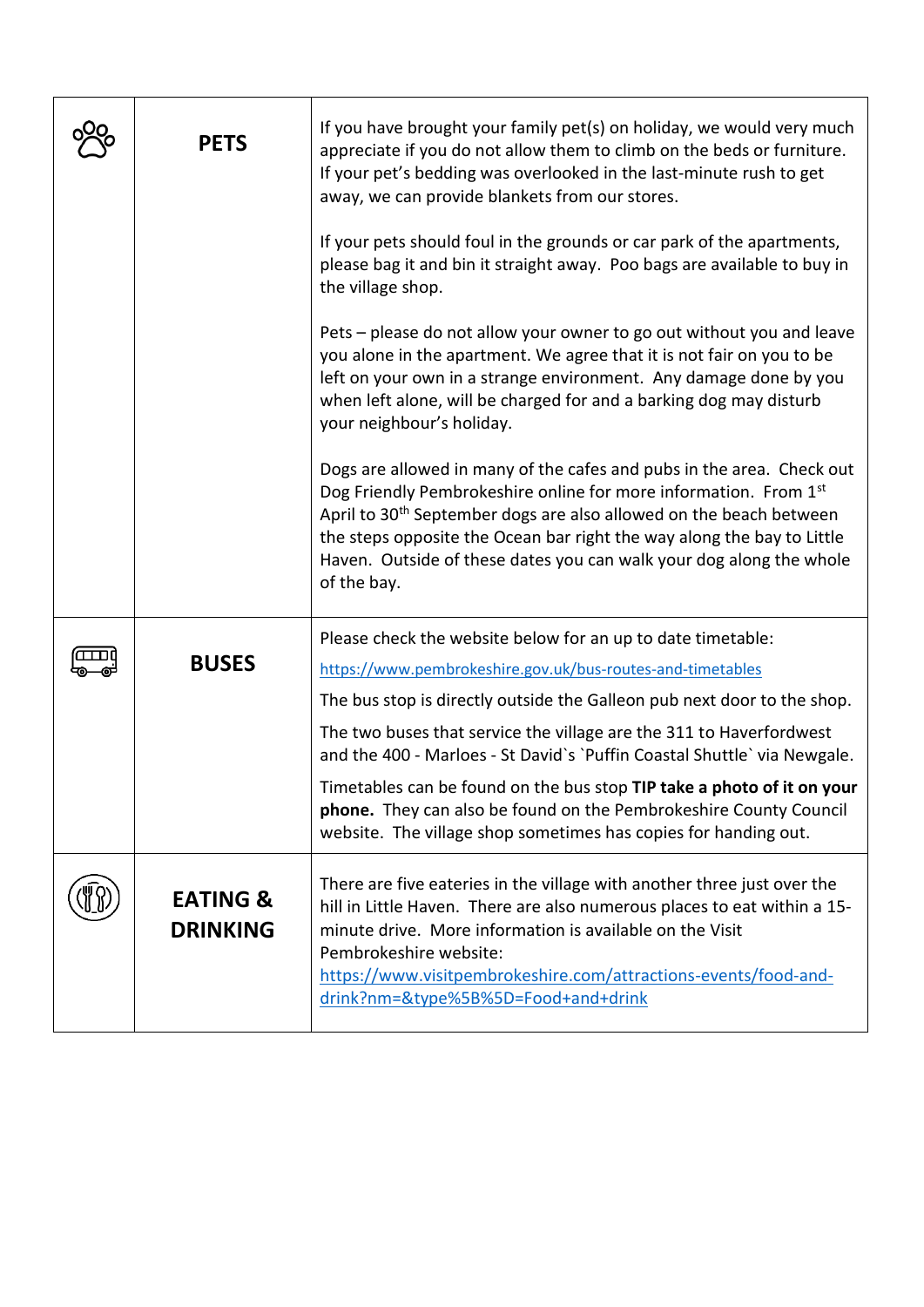|     | <b>ACTIVITIES &amp;</b><br><b>LOCAL</b><br><b>ATTRACTIONS</b> | There is something to suit everybody in the huge variety of attractions<br>available in Pembrokeshire.<br>Walks<br>Watersports & surfing<br>Coasteering<br><b>Beaches</b><br>Horse Riding<br><b>Amusement Parks</b><br><b>Museums &amp; Castles</b><br>Fresh water and sea fishing<br>$\bullet$<br>٠<br>Gardens<br>Sailing<br>$\bullet$<br>$\bullet$<br>Theatres & Cinemas<br>Cycling<br>$\bullet$<br>Golf<br>Shopping<br>$\bullet$<br>Dog Walks<br>Spas<br>Tennis<br>Galleries, arts and crafts<br>Disabled Access walks &<br>viewing points<br>For more detailed information, please see Visit Pembrokeshire's<br>excellent website<br>https://www.visitpembrokeshire.com/activities-adventure-search<br>The Pembrokeshire Coast National Park website has maps of walks<br>that can be downloaded and printed to take with you.<br>https://www.pembrokeshirecoast.wales/things-to-do/walking-in-the-<br>park/                                                                                                        |  |
|-----|---------------------------------------------------------------|-------------------------------------------------------------------------------------------------------------------------------------------------------------------------------------------------------------------------------------------------------------------------------------------------------------------------------------------------------------------------------------------------------------------------------------------------------------------------------------------------------------------------------------------------------------------------------------------------------------------------------------------------------------------------------------------------------------------------------------------------------------------------------------------------------------------------------------------------------------------------------------------------------------------------------------------------------------------------------------------------------------------------|--|
| புப | <b>GOING HOME</b>                                             | All good things come to an end and we hope that you have enjoyed<br>your holiday with us. Please help us to make sure that our<br>housekeeping team can prepare the apartment for the next guests<br>before they arrive by vacating your accommodation by 9:30 am on the<br>day of departure. It would greatly assist us if you would:<br>Let us know if you intend to leave early ie the night before or very<br>٠<br>early on the day of departure.<br>Ensure that all bins have been emptied and all rubbish taken to<br>$\bullet$<br>the bin area;<br>Check that there is no fat left in grill pans, frying pans, basins and<br>$\bullet$<br>roasting tins;<br>Check you have emptied all drawers and cupboards; and<br>$\bullet$<br>Check all sockets for any charging cables that you need to take<br>$\bullet$<br>home.<br>On leaving, please lock the door behind you and return the key to<br>the keysafe.<br>We hope you have had an enjoyable stay and we look forward to<br>seeing you again in the future. |  |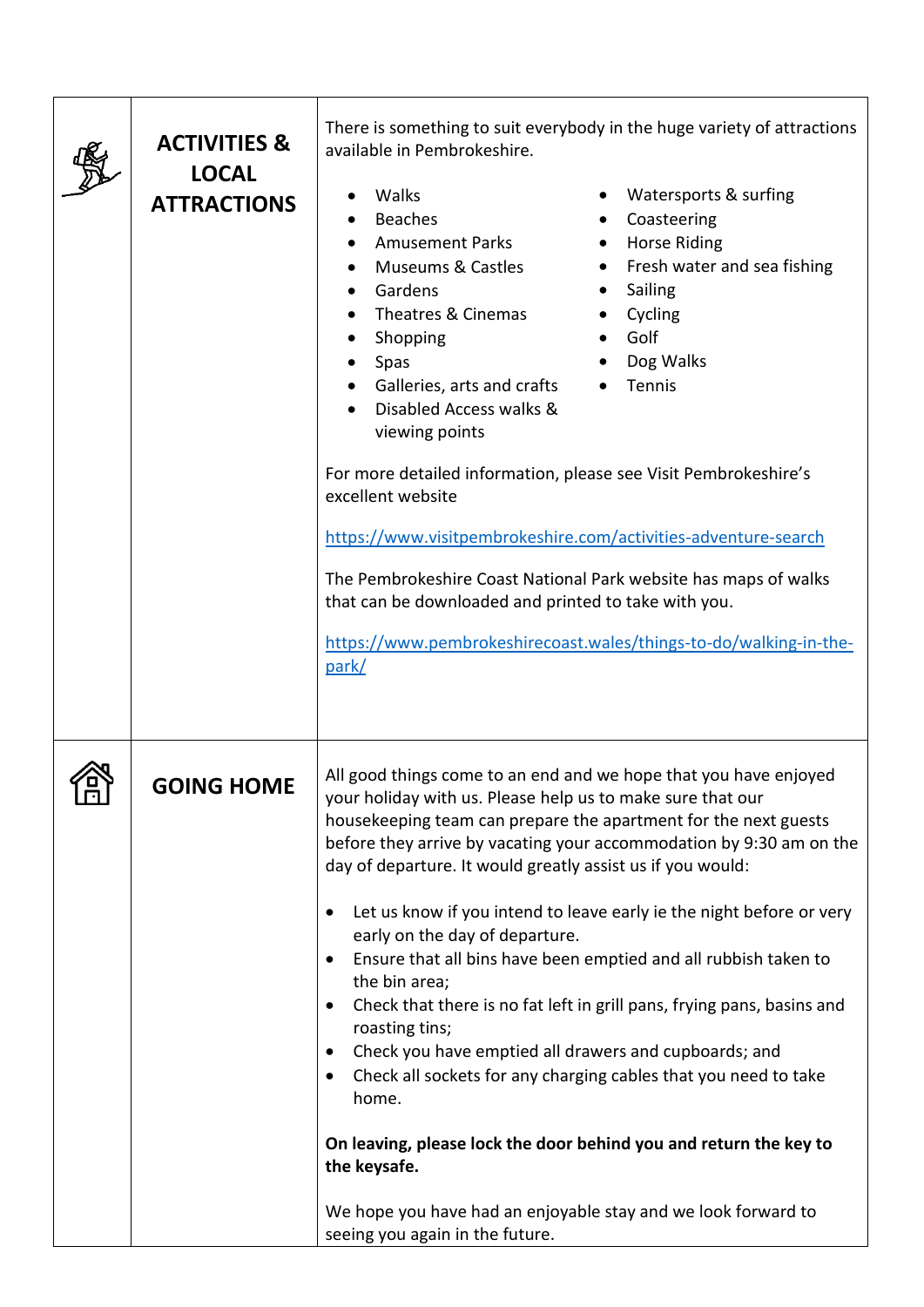# Some Useful Telephone Numbers

| <b>Rocksdrift &amp; Seaview</b><br><b>Apartments</b> | <b>Broad Haven</b>                                                  | 01437 781507                 |
|------------------------------------------------------|---------------------------------------------------------------------|------------------------------|
| <b>Emergency</b>                                     | Fire, Police, Ambulance &<br>Coastguard                             | 999                          |
| <b>Local Police</b>                                  | <b>Enquiries</b>                                                    | 101/0845 330 2000            |
| <b>Doctor</b>                                        | <b>Medical Centre, Winch</b><br>Lane, Haverfordwest                 | 01437 762333                 |
|                                                      | <b>St Thomas Surgery</b><br><b>St Thomas Green</b><br>Haverfordwest | 01437 762162                 |
| <b>Hospital</b>                                      | <b>Withybush General</b><br>Haverfordwest                           | 01437 764545                 |
| <b>Public Transport</b><br><b>Information</b>        | <b>Traveline</b>                                                    | 0871 200 22 33               |
| <b>Cinema &amp; Theatre</b>                          | Palace Cinema<br>Haverfordwest                                      | 01437 767675                 |
|                                                      | <b>Torch Theatre</b><br><b>Milford Haven</b>                        | 01646 695267                 |
|                                                      | <b>Merlin Theatre</b><br>Haverfordwest                              | 01437 753000                 |
| Taxi                                                 | <b>Jones Cabs</b><br><b>Stoddarts Cabs</b>                          | 07984 696404<br>01437 781396 |
| <b>Local Garage</b>                                  | <b>Broadway Garage</b><br><b>Broad Haven</b>                        | 01437 781477                 |
| <b>Tourist Information Centre</b>                    | Old Bridge<br>Haverfordwest                                         | 01437 763110                 |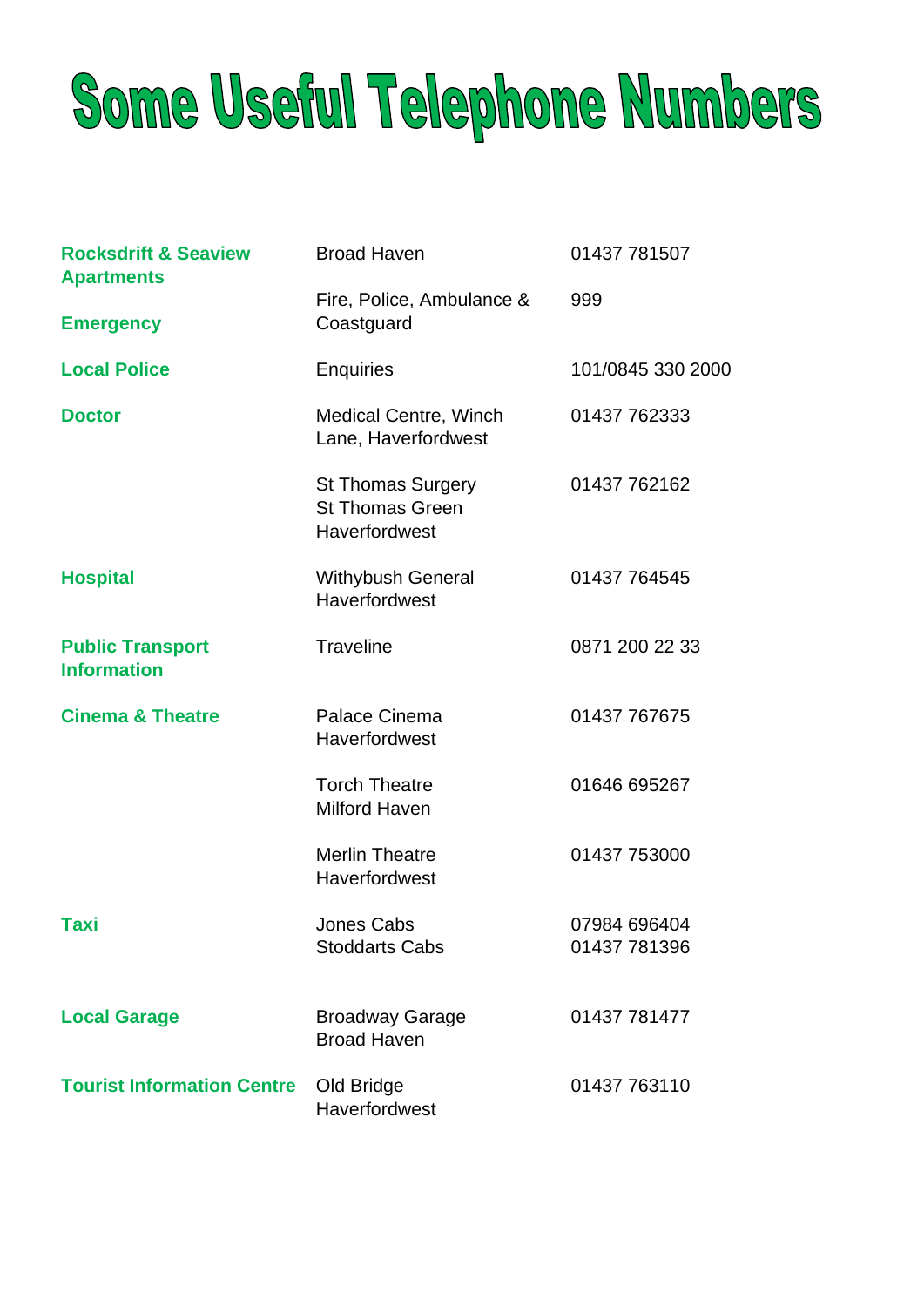## **Public Wi-Fi Access Terms and Conditions**

This agreement sets out the terms and conditions on which wireless internet access ("the Service") is provided free of charge to you, a customer of Rocksdrift & Seaview Apartments ("us") in consideration for your custom, your agreement to these terms and conditions and your agreement to allow us to send to you by e-mail our promotional and marketing material;

#### **1. Extent of the Service**

- 1.1 We do not recommend the use of any specific websites (or other internet related services) ("Internet Services") and your use of Internet Services is carried out entirely at your own risk.
- 1.2 We have no responsibility for, or control over, the Internet Services you access and do not guarantee that any services are error or virus free.
- 1.3 We have no responsibility for, or control over, the information you transmit or receive via the Service.
- 1.4 Save for the purposes of network diagnostics we do not examine the use to which you put the Service or the nature of the information you send or receive.
- 1.5 We do not guarantee:
	- 1.5.1 the availability of the Service;
	- 1.5.2 the speed at which information may be transmitted or received via the Service; or
	- 1.5.3 that the Service will be compatible with your equipment or any software which you use.
- 1.6 Whilst we take reasonable steps to ensure the security of the Service and to prevent unlawful access to information transmitted or received using the Service we do not guarantee the security of the information which you may transmit or receive using the Service or located on any equipment utilising the Service and you accept that it is your responsibility to protect your information and have adequate security (in terms of equipment and procedures) to ensure the security, integrity and confidentiality of your information and data.
- 1.7 We reserve the right at all times to withdraw the Service, change the specifications or manner of use of the Service, to change access codes, usernames, passwords or other security information necessary to access the service.

#### **2. Your Use of the Service**

- 2.1 You must not use the Service to access Internet Services, or send or receive e-mails, which:
	- 2.1.1 are defamatory, threatening, intimidatory or which could be classed as harassment;
	- 2.1.2 contain obscene, profane or abusive language or material;<br>2.1.3 contain porpographic material (that is text pictures films)
	- contain pornographic material (that is text, pictures, films, video clips of a sexually explicit or arousing nature);
	- 2.1.4 contain offensive or derogatory images regarding sex, race, religion, colour, origin, age, physical or mental disability, medical condition or sexual orientation;
	- 2.1.5 contain material which infringe third party's rights (including intellectual property rights);
	- 2.1.6 in our reasonable opinion may adversely affect the manner in which we carry out our business; or
	- 2.1.7 are otherwise unlawful or inappropriate;
- 2.2 Music, video, pictures, text and other content on the internet are copyright works and you should not download, alter, e-mail or otherwise use such content unless certain that the owner of such works has authorised its use by you.
- 2.3 We may terminate or temporarily suspend the Service if we reasonably believe that you are in breach of any provisions of this agreement including, but not limited to, clauses 2.1 to 2.3 above.
- 2.4 We recommend that you do not use the service to transmit or receive any confidential information or data and should you choose to do so you do so at your own risk.
- 2.5 The Service is intended for consumer use only. In the event that you use the Service for commercial purposes we would specifically refer you to clause 5.2 below.